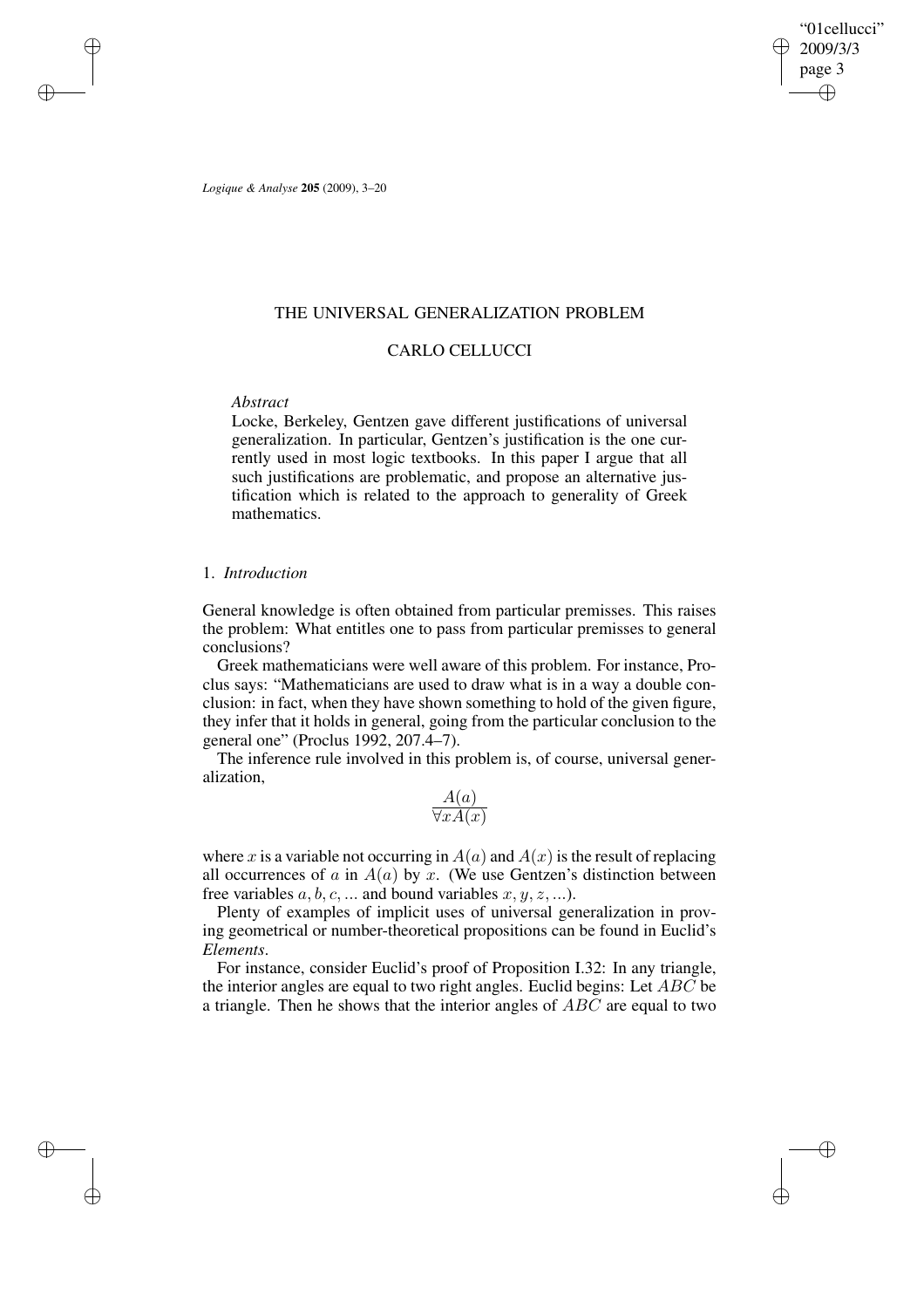## "01cellucci" 2009/3/3 page 4 ✐ ✐

✐

✐

#### 4 CARLO CELLUCCI

right angles. Euclid carries out his proof on an individual triangle ABC, then he concludes that the property established for ABC holds for all triangles. What entitles him to do so?

Generally, what entitles one to conclude that a property, established for an individual object, holds for any individual object of the same kind?

Let us call this the 'universal generalization problem'. This problem is part of the more general problem of the justification of deduction but presents peculiarities of its own. (On the problem of justification of deduction, see Haack 1996, 183–191; Cellucci 2006).

In the modern and contemporary age Locke, Berkeley, Gentzen gave different solutions of the universal generalization problem. In particular, Gentzen's solution is the one currently used in most logic textbooks. In some of such solutions Euclid's proof of Proposition I.32 plays a paradigmatic role.

## 2. *Locke's Solution*

✐

✐

✐

✐

According to Locke, Euclid's proofs of Proposition I.32 is carried out not on an individual triangle but on the 'general triangle', that is, "the general Idea of a Triangle", which "must be neither Oblique, nor Rectangle, neither Equilateral, Equicrural, nor Scalenon; but all and none of these at once" (Locke 1975, p. 596). Once established that, in the general triangle, the three interior angles of the triangle are equal to two right angles, one may conclude that this holds for any triangle, since the properties of the general triangle are common to all triangles, so "he that hath got the" general "Idea of a Triangle" is "certain that its three Angles are equal to two right ones" (ibid., p. 651). General Ideas are obtained from particular objects "leaving out but those particulars wherein they differ, and retaining only those wherein they agree" (ibid., p. 412). This "is called Abstraction, whereby Ideas taken from particular Beings, become general Representatives of all of the same kind" (ibid., p. 159).

In Locke's solution of the universal generalization problem one may distinguish three parts.

1) The proof is carried out on a general object. Thus, in the universal generalization rule, *a* is a general object. In particular, Euclid's proof of Proposition I.32 is carried out on the general triangle.

2) The general object on which the proof is carried out is obtained from individual objects of the same kind by abstraction. Thus the general triangle on which Euclid's proof of Proposition I.32 is carried out is obtained from individual drawn triangles by abstraction.

3) The properties of a general object are common to all individual objects of that kind, thus a proof carried out on a general object will hold for all such individual objects. For instance, the properties of the general triangle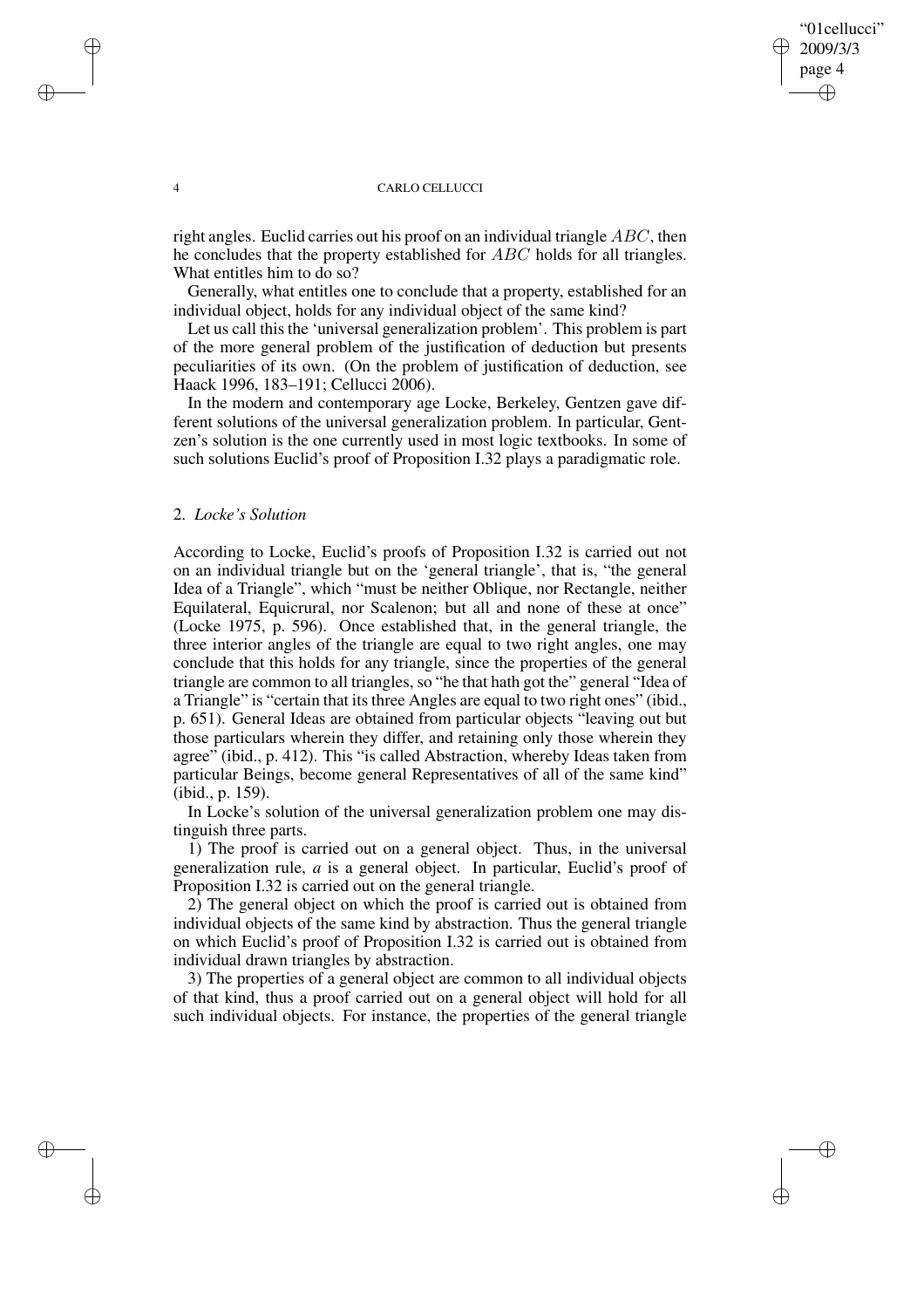on which the Euclid's proof of Proposition I.32 is carried out are common to all individual triangles, thus the proof carried out on the general triangle will hold for all individual triangles.

Locke's solution, however, is faced with two serious problems.

a) While, by part 1) of Locke's solution, the proof is carried out on a general object, by a well known argument general objects cannot exist. For suppose that they exist. Since a general object  $a$  has those properties which are common to all individual objects  $x$  in its range, the following principle will hold:

# (G)  $A(a)$  is true if and only if  $\forall x A(x)$  is true.

Then let a be a general object, and let  $A(x)$  express 'x is red'. Either  $A(a)$ or  $\neg A(a)$ . If  $A(a)$ , then by (G) we obtain  $\forall x A(x)$ , which is not the case. If  $\neg A(a)$ , then by (G) we obtain  $\forall x \neg A(x)$ , which is not the case. Since neither is the case, we have a contradiction. (For another argument for the nonexistence of general objects, see Lesniewski 1992, pp. 50–53 and p. 198, footnote 6).

b) While, by part 2) of Locke's solution, the general object on which the proof is carried out is obtained from individual objects of the same kind by abstraction, abstraction is a purely negative operation by which one leaves out certain characters of an individual object. Now, leaving out certain characters of a drawn triangle, one can only obtain something which is already contained in the drawn triangle, so one cannot obtain the Idea of a Triangle.

As Frege ironically observes, abstraction "is especially effective. We attend less to a property, and it disappears. By thus making one characteristic mark after another disappear, we obtain more and more abstract concepts" (Frege 1984, p. 197). Therefore "inattention is a most effective logical power; this is presumably why professors are absent-minded"(ibid.). However, by continued application of abstraction, "each object is transformed into a more and more bloodless phantom", and ultimately "we obtain from each object a something emptied of all content; but the something obtained from one object differs nevertheless from the something obtained from another object, even though it is not easy to say how" (ibid., p. 198).

### 3. *Berkeley's Solution*

✐

✐

✐

✐

According to Berkeley, "though the idea I have in view whilst I make the demonstration, be, for instance, that of an isosceles rectangular triangle, whose sides are of a determinate length, I may nevertheless be certain it extends to all other rectilinear triangles, of what sort or bigness soever", for "neither the right angle, nor the equality, nor determinate length of the sides,

"01cellucci" 2009/3/3 page 5

✐

✐

✐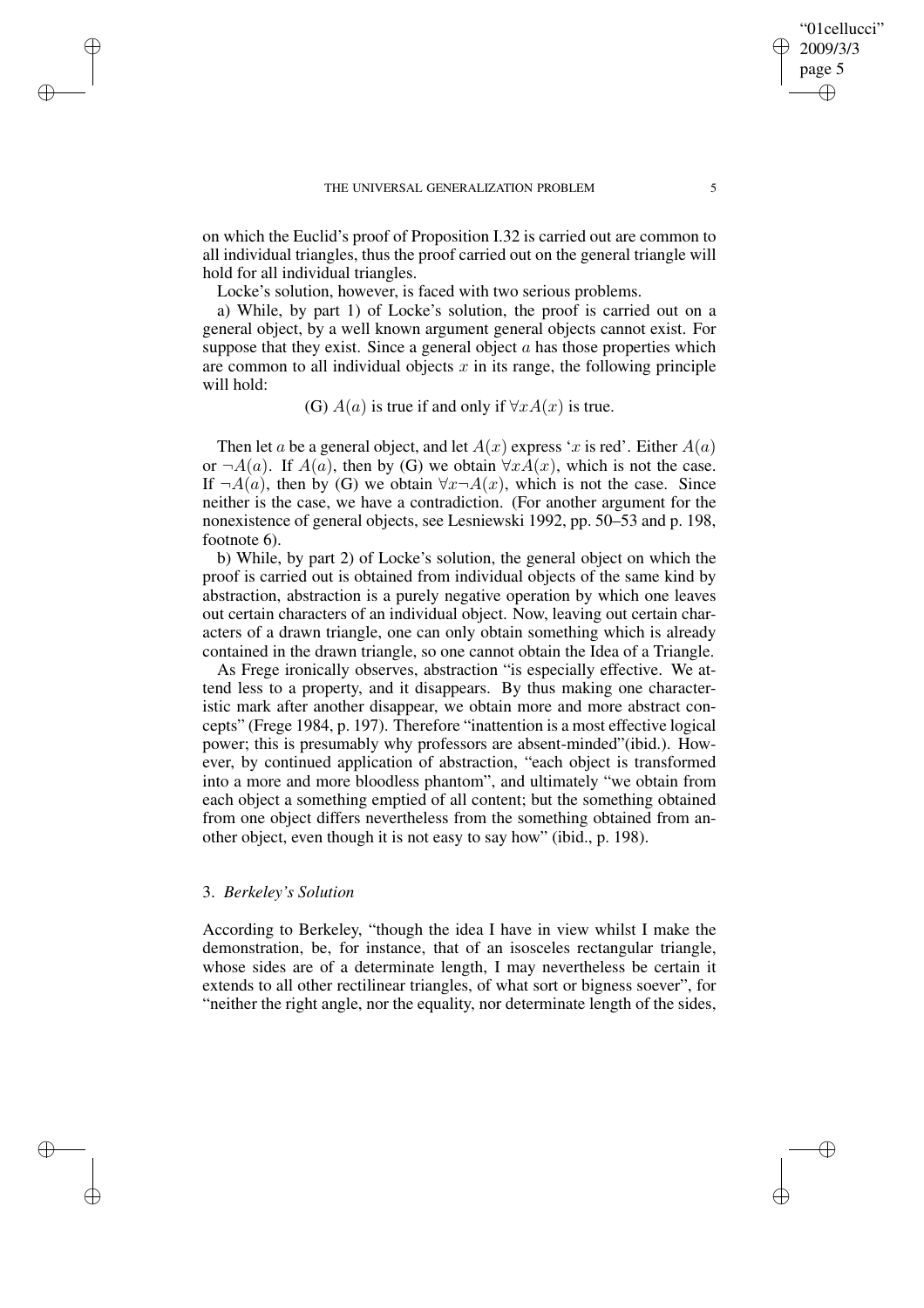"01cellucci" 2009/3/3 page 6 ✐ ✐

✐

✐

#### 6 CARLO CELLUCCI

are at all concerned in the demonstration. It is true, the diagram I have in view includes all these particulars, but then there is not the least mention made of them in the proof of the proposition", so "the right angle might have been oblique, and the sides unequal, and for all that the demonstration have held good" (Berkeley 1948-57, II, pp. 34–35). Therefore "I conclude that to be true of any obliquangular or scalenon, which I had demonstrated of a particular right-angled, equicrural triangle" (ibid., II, p. 35). For I can say that "the particular triangle I consider, whether of this or that sort it matters not, doth equally stand for and represent all rectilinear triangles whatsoever" (ibid., II, p. 34). Similarly, I can say that "the particular lines and figures included in the diagram, are supposed to stand for innumerable others of different sizes" (ibid., II, p. 99). For "the geometer considers them abstracting from their magnitude", that is, "he cares not what the particular magnitude is, whether great or small, but looks on that as a thing indifferent to the demonstration"(ibid.).

In Berkeley's solution of the universal generalization problem one may distinguish three parts.

1) The proof is carried out on an individual object, given by a drawn figure. For instance, Euclid's proof of Proposition I.32 is carried out on a drawn triangle.

2) In the proof one considers all particulars contained in the individual object on which the proof is carried out, taking no care of their particular magnitude and hence abstracting from it, and by virtue of this such individual object can represent all objects of the same kind. Thus, in Euclid's proof of Proposition I.32, one considers all particulars contained in the drawn triangle, that is, sides and angles, abstracting from their magnitude, that is, taking no care of their particular magnitude, and by virtue of this that triangle can represent all triangles.

3) Since the individual object on which the demonstration is carried out represents all objects of the same kind, the proof holds for any object of that kind. For instance, since the triangle on which Euclid's proof of Proposition I.32 is carried out represents all triangles, the proof holds for all triangles.

Berkeley's solution, however, is faced with three serious problems.

a) While, by part 1) of Berkeley's solution, the proof is carried out on an individual object, given by a drawn figure, one cannot really say on which individual object it is carried out, for such individual object cannot be given by any drawn figure. Thus one cannot say on which individual triangle Euclid's proof of Proposition I.32 is carried out, for an individual triangle cannot be given by any drawn figure.

As Aristotle observes, "geometers do not conclude anything from the fact that the lines which they have themselves described are thus and so; rather, they rely on what these lines denote" (Aristotle, *Posterior Analytics*, A 10, 77 a 1–3).

✐

✐

✐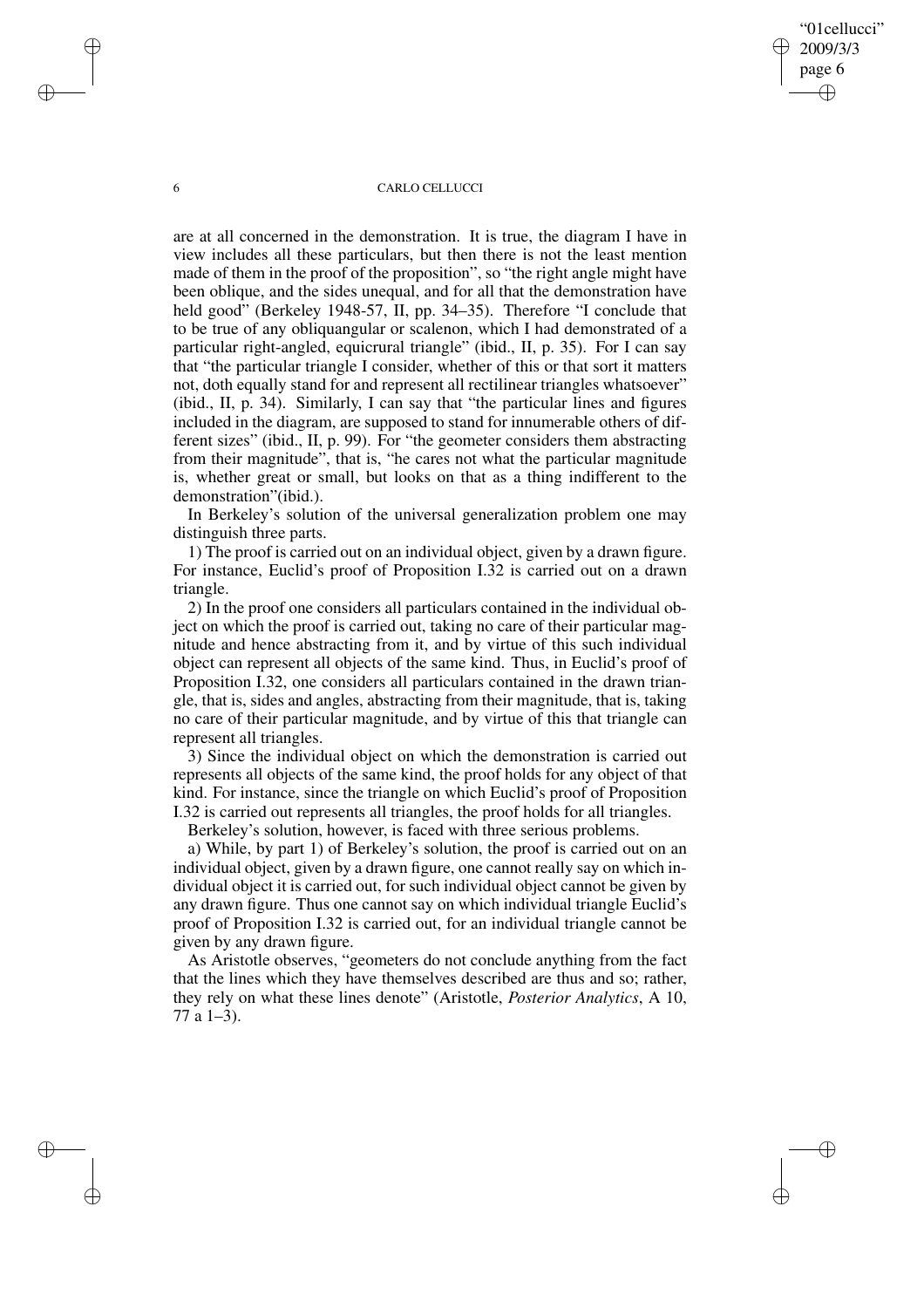✐

✐

✐

✐

The drawn figure provides only a representation of the concept of triangle. Such representation can be more or less good but can never be completely adequate to the concept of triangle, for this is defined by Euclid as 'a rectilinear figure included by three sides', where a rectilinear figure is 'a figure contained by straight lines only', a straight line is a line 'which lies evenly between its extremities', and a line is 'length without breadth'. But a side of a drawn triangular figure will never be perfectly straight, and indeed will never be a line since it will never be without breadth. Therefore one cannot really draw a triangle. What one can draw is merely an approximately triangular figure, which provides a representation of the concept of triangle. If the approximation is sufficiently good, a proof carried out on that figure will not lead to errors, otherwise it might lead to errors. (See, for example, Maxwell 1959).

b) While, by part 1) of Berkeley's solution, the proof is carried out on an individual object, such an individual object might not exist at all. For instance, let us consider the following proof of Proposition I.32 by *reductio ad absurdum*. Suppose that Proposition I.32 does not hold. Then there must be an individual triangle, say  $\overline{ABC}$ , whose three interior angles are not equal to two right angles. But, continuing as in Euclid's proof of Proposition I.32, we see that the three interior angles of  $ABC$  are equal to two right angles. Contradiction. Therefore such an individual triangle ABC cannot exist. Then we may conclude that Proposition I.32 holds. Thus, while by part 1) of Berkeley's solution the proof is carried out on an individual triangle *ABC* whose three interior angles are not equal to two right angles, such an individual triangle cannot exist.

Beth claims that one may overcome this problem by appealing to what Aristotle says about proofs by *reductio ad absurdum*.

According to Aristotle, one should not think that in a proof by *reductio ad absurdum* "we must take something that is false as hypothesis", for example, that "geometers take the line which is not a foot long to be a foot long as hypothesis" (Aristotle, *Metaphysics*, N 2, 1089 a 22–23). In fact "this cannot be so. For geometers do not take anything false as hypothesis (since that assumption does not enter into the conclusion)" (ibid., N 2, 1089 a 23– 25). The hypothesis is eliminated before the conclusion is finally asserted. It is only a temporary one, it is discharged and so does not enter into the conclusion, thus the conclusion does not depend on it.

Similarly, Beth claims that one should not think that the above proof of Proposition I.32 by *reductio ad absurdum* "is based on the false hypothesis that the individual triangle ABC exists" (Beth 1957, p. 26). In fact "a detailed analysis of reasoning" shows that "such hypothesis does not enter at all into the formal derivation as a premiss, for any hypothesis about the individual triangle  $ABC$  is eliminated before the conclusion" of the proof "is finally asserted" (ibid.).

"01cellucci" 2009/3/3 page 7

✐

✐

✐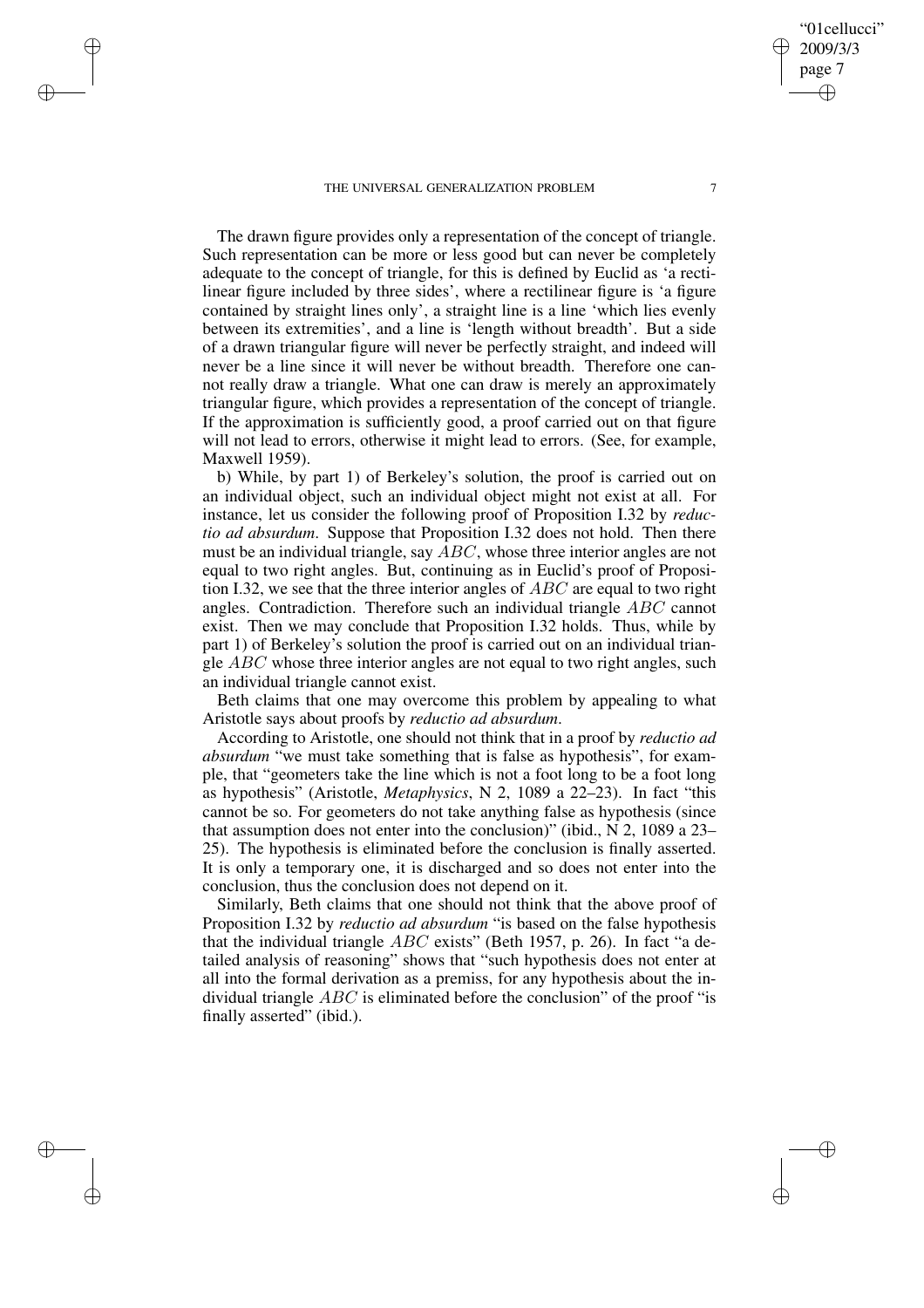## "01cellucci" 2009/3/3 page 8 ✐ ✐

✐

✐

#### 8 CARLO CELLUCCI

But the Aristotle-Beth argument does not seem to be adequate. To be sure, one is justified in saying that, in the above proof of Proposition I.32 by *reductio ad absurdum*, the hypothesis that there is an individual triangle ABC whose three interior angles are not equal to two right angles is eliminated before the conclusion is finally asserted. Such hypothesis is only a temporary one, it is discharged once a contradiction has been obtained, and so does not enter into the conclusion, thus the conclusion does not depend on it. But that does not solve the problem. For in the first part of the proof, that is, the one preceding the contradiction, ABC is used as if it were something, that is, as if it were a triangle whose three interior angles are not equal to two right angles, whereas the contradiction shows that it is nothing, since such a triangle cannot exist. Thus, while by part 1) of Berkeley's solution the demonstration is carried out on an individual triangle ABC, such an individual triangle ABC cannot exist.

c) While, by part 2) of Berkeley's solution, in the proof one considers all particulars contained in the individual object on which the proof is carried out, taking no care of their particular magnitude and hence abstracting from it, this is impossible. For taking no care of all particulars of a drawn figure produces no mathematical object. For example, if in Euclid's proof of Proposition I.32 one considers all particulars contained in the drawn triangular figure, that is, sides and angles, taking no care of their particular magnitude, one does not obtain a triangle, for any drawn triangular figure is an imperfect figure.

### 4. *Gentzen's Solution*

✐

✐

✐

✐

Gentzen gives both an informal and a formal solution of the universal generalization problem.

Gentzen's informal solution is that, if we have proved  $A(a)$  "for an 'arbitrary a' ", then  $\forall x A(x)$  holds since "a is 'completely arbitrary' " (Gentzen 1969, p. 78).

Gentzen's formal solution is that, if we have derived  $A(a)$ , then we may infer  $\forall x A(x)$  provided that a does not occur in "any assumption formula" upon which that formula"  $A(a)$  "depends" (ibid., p. 77).

Let  $(UG<sub>1</sub>)$  be the version of universal generalization where a is meant to be a variable not occurring in any assumption upon which  $A(a)$  depends.

In terms of  $(UG_1)$ , universal generalization is based on the fact that, since a does not occur in any assumption upon which  $A(a)$  depends, in the derivation of  $A(a)$  we make no use of any special property of the object a. By virtue of that, the derivation will apply to any individual object in the domain, hence inferring  $\forall x A(x)$  is justified.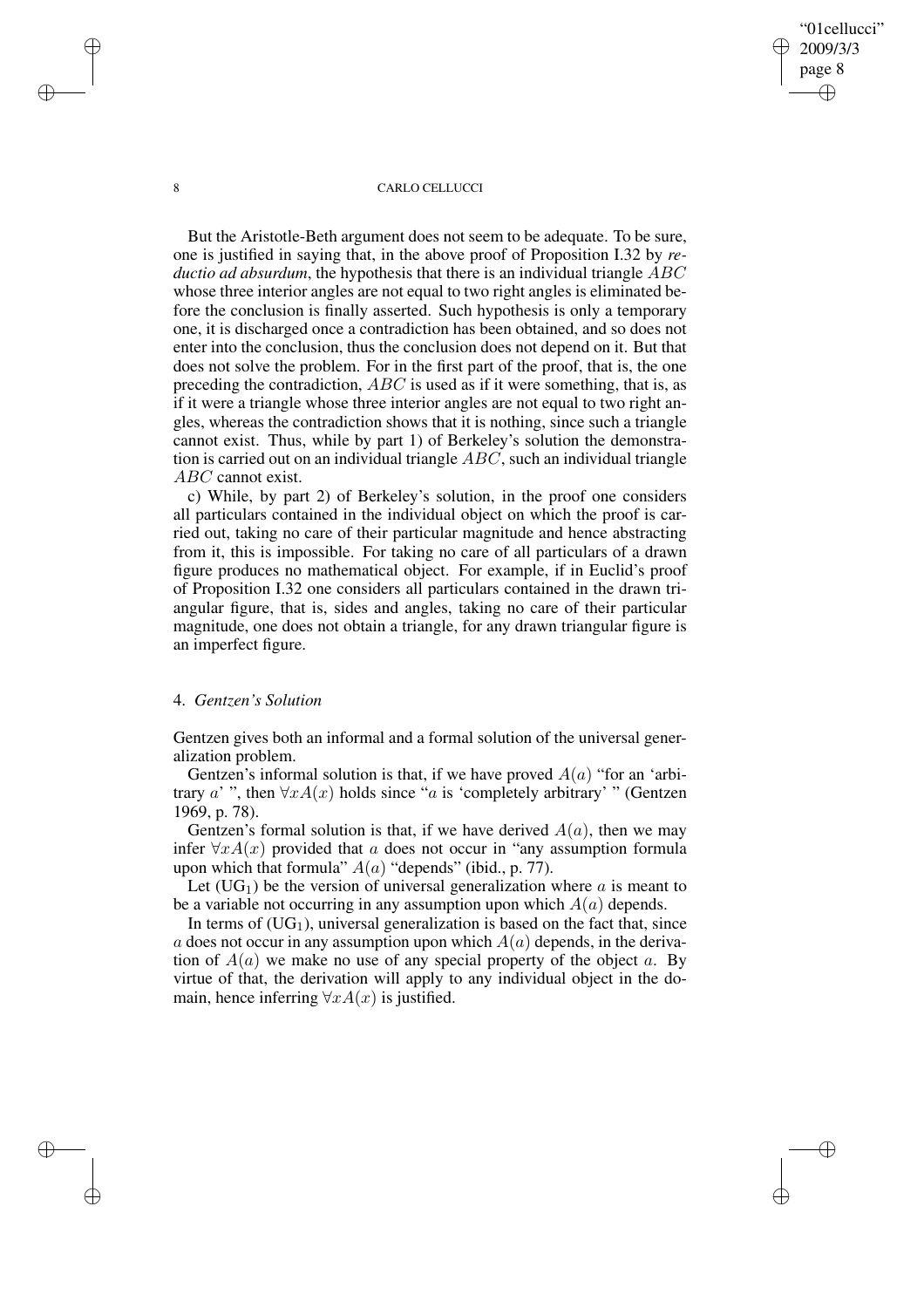In terms of  $(UG_1)$ , in Euclid's proof of Proposition I.32 ABC is an individual triangle. Euclid starts his proof by saying: Let ABC be an individual triangle. Then, reasoning on such triangle  $ABC$ , he shows that it has the desired property. From the fact that in the proof he makes no use of any special property of  $ABC$ , he concludes that all triangles have that property.

Now, if one carries out a derivation on an individual object  $\alpha$  making no use of any special property of  $a$ , this amounts to saying that in the derivation one takes no care of any special property of a. But, as we have seen, 'taking no care of' is what Berkeley calls 'abstraction'. Thus Gentzen's formal solution is of the same kind as Berkeley's solution, and hence is problematic for the very same reason for which Berkeley's solution is problematic.

Another problem is the relation between Gentzen's informal and formal solution.

Gentzen states that the requirement of his informal solution that " $a$  is 'completely arbitrary' can be expressed more precisely" by saying that  $A(a)$ "must not depend on any assumption in which the object variable a occurs" (ibid., p. 78). Thus, according to Gentzen, his formal solution is just a more precise statement of the informal one.

This, however, does not seem very convincing because, as Tennant says, Gentzen's informal solution "is ontologically bloating" (Tennant 1983, p. 87). For it refers to an 'arbitrary  $a'$ . By this Gentzen cannot mean an 'arbitrary variable  $a'$ , for  $a$  is a specific symbol in the formal language. He must mean an arbitrary value of the given variable  $a$ , thus an arbitrary individual in its range. But does it make sense to speak of an arbitrary individual as an individual?

As Rescher points out, to regard an 'arbitrary' individual, or even an 'arbitrarily selected' individual, or a 'random' individual "as an individual is to commit what Whitehead terms the 'fallacy of misplaced concreteness' and involves what philosophers have come to call a *category mistake*" (Rescher 1958, p. 117). For "there are no 'random' or 'arbitrarily selected' individuals, just individuals, The 'arbitrariness' or 'randomness' resides not in individuals, but in the deliberate ambiguity of the notation by which reference to them is made. To talk of 'random' or 'arbitrarily selected individuals' is to reify a notational device. And this, in the present instance, is not merely unwarranted, it is demonstrably absurd" (ibid.).

### 5. *Solutions since Gentzen*

✐

✐

✐

✐

Similar problems arise with other solutions of the universal generalization problem since Gentzen. They are in fact just variants of Gentzen's solution.

"01cellucci" 2009/3/3 page 9

✐

✐

✐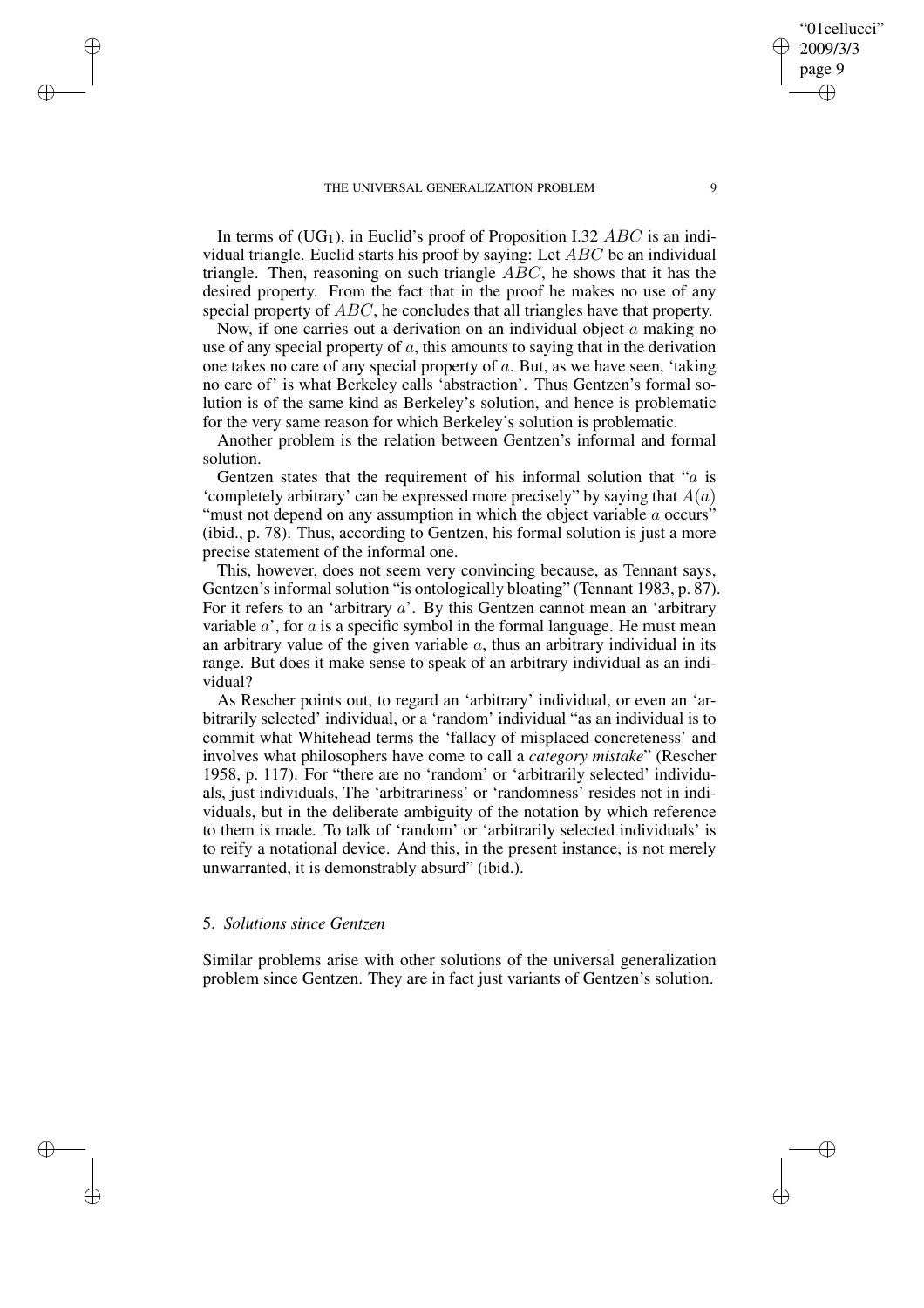## "01cellucci" 2009/3/3 page 10 ✐ ✐

✐

✐

#### 10 CARLO CELLUCCI

For example, let us consider Velleman's solution. Like Gentzen, Velleman gives both an informal and a formal solution of the universal generalization problem.

Velleman's informal solution is that, if we begin a proof of a statement of the form  $\forall x A(x)$  with the sentence, 'Let a be arbitrary', and then prove  $A(a)$ , we may then retract the declaration of a and conclude that  $\forall x A(x)$ holds. For the sentence, 'Let  $a$  be arbitrary', says that the variable  $a$ , "which did not previously stand for anything, is now to stand for something (although of course exactly *what* it stands for is deliberately left unspecified), so it is appropriate to think of it as a variable declaration" (Velleman 2006, p. 138).

The variable declaration is temporary, because we treat  $a$  as standing for something only until we are able to prove  $A(a)$ ; once we have proved  $A(a)$ , we retract the declaration of a and infer  $\forall x A(x)$ . Moreover, the variable declaration is hypothetical, because the purpose of the reasoning that takes place while the declaration of  $\alpha$  is in force is to see what would be true if  $a$  "stood for something; no attempt is made to actually assign a value" to  $a$ , "or even to show that such an assignment is possible" (ibid.).

Velleman's formal solution — which refers to a Fitch-style system with subordinate derivations — is that, if we begin a subordinate derivation with the line, 'Declare a', and then we derive  $A(a)$  in this subordinate derivation, we may then end the subordinate derivation and infer  $\forall x A(x)$ , provided that a has not "been declared already, and therefore nothing could have been assumed about it" (ibid., p. 139).

The proviso that a must not have been declared already is more precisely expressed by the following two rules: 1. A variable  $\alpha$  may not occur in a line of a derivation if that line does not fall within the scope of a declaration of a; 2. A declaration of a variable may not occur in a line of a derivation if the line is in the scope of a previous declaration of the same variable.

Velleman's formal solution is in terms of the fact that  $a$  has not been declared already, so nothing could have been assumed about it. This amounts to saying that in the derivation one takes no care of any special property of a. But again, 'taking no care of' is what Berkeley calls 'abstraction'. Thus Velleman's solution is of the same kind as Berkeley's solution, and hence is problematic for the very same reason for which Berkeley's solution is problematic.

Another problem is the relation between Velleman's formal and informal solution.

Velleman states that the variable declaration, 'Declare  $a$ ', is meant to correspond to the sentence, 'Let a be arbitrary', which is used in informal proofs, and that the arbitrariness of  $\alpha$  "is ensured by rules 1 and 2", which say that  $\alpha$  "must not have been declared already" (ibid.). Thus, according to

✐

✐

✐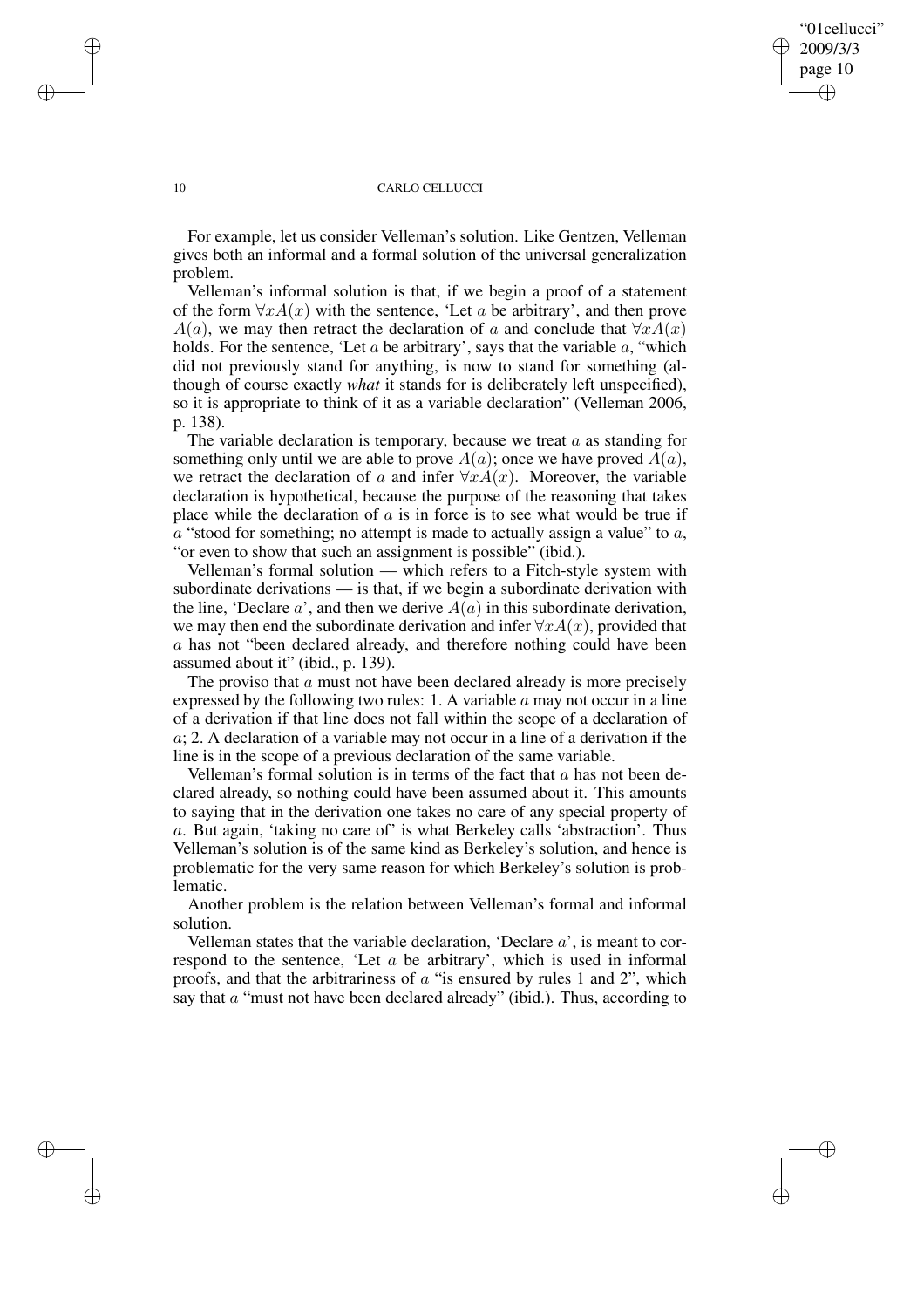Velleman, his formal solution is just a more precise statement of the informal one.

This, however, does not seem very convincing, because what Rescher says about Gentzen's informal solution applies to Velleman's informal solution as well. In fact, according to Velleman, the sentence, 'Let  $a$  be arbitrary', says that the variable  $a$ , which did not previously stand for anything, is now to stand for something, although exactly what it stands for is deliberately left unspecified. But then, as Rescher points out, the 'arbitrariness' or 'randomness' resides not in the individuals, but in the deliberate ambiguity of the notation by which reference to them is made; to talk of an arbitrary  $a$  is to reify a notational device, and this is demonstrably absurd.

### 6. *Mathematical Objects as Hypotheses*

✐

✐

✐

✐

In view of the problematic character of the above solutions of the universal generalization problem, an alternative solution is required. Such an alternative solution can be given in terms of the following three conditions:

(A) Mathematical objects are individual objects.

(B) Mathematical objects are hypotheses, introduced to solve mathematical problems.

(C) Mathematical proofs are schematic, that is, they are argument-schemata that, given any object in the domain, will yield a proof which is specific to that object.

That, by condition (B), mathematical objects are hypotheses, does not mean that they are fictions. As Vaihinger forcefully argues (see Vaihinger 1927, pp. 147–152), hypotheses must not be confused with fictions. Mathematical objects are hypotheses in the same sense in which Plato says that "practitioners of geometry, arithmetic and similar sciences hypothesize the odd, and the even, the geometrical figures, the three kinds of angle, and any other things of that sort which are relevant to each subject" (Plato, *Republic*, VI 510 c 2–5). Indeed hypotheses may consist not only of sentences but also of objects.

Condition (B) has three consequences.

1) Since mathematical objects are hypotheses, one need not assume that they exist.

This view is shared by several mathematicians. For instance, Rota states that "the existence of mathematical items is a chapter in the philosophy of mathematics that is devoid of consequence", for if "someone proved beyond any reasonable doubt that mathematical items did not exist", this would not "affect the truth of any mathematical statement" (Rota 1997, p. 161).

2) Since mathematical objects are hypotheses, as any other hypothesis they may turn out to be untenable.

"01cellucci" 2009/3/3 page 11

✐

✐

✐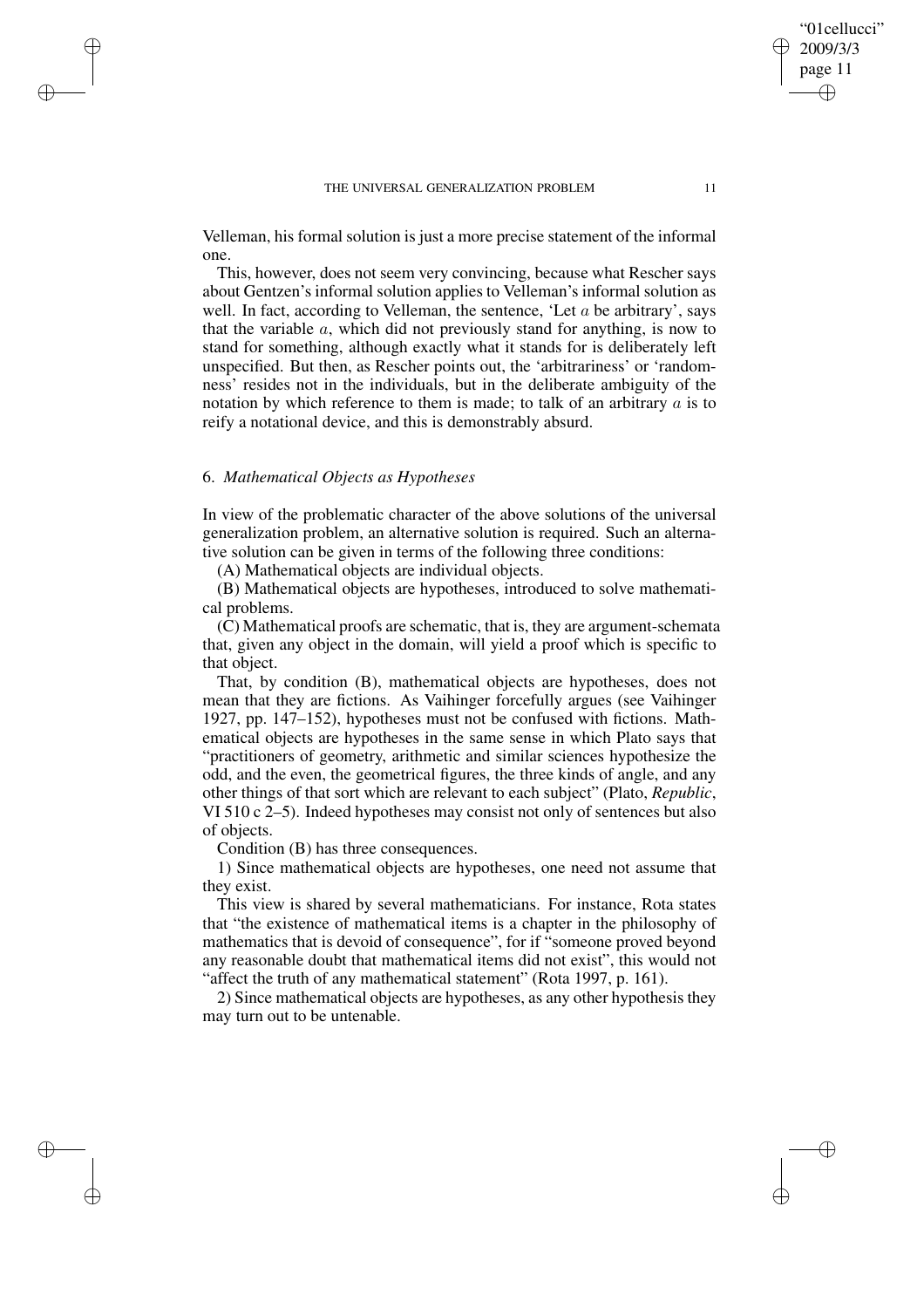## "01cellucci" 2009/3/3 page 12 ✐ ✐

✐

✐

#### 12 CARLO CELLUCCI

For instance, in the proof of Proposition I.32 by *reductio ad absurdum* considered earlier, one formulates the hypothesis that ABC is a triangle whose interior angles are not equal to two right angles. This hypothesis does not commit us to admitting the existence of such a triangle, but only to considering its possibility. Such possibility is investigated until we obtain a determinate answer. In the case in question we obtain a contradiction, which shows that such a triangle ABC is impossible, and hence the hypothesis is untenable.

Hypotheses merely fix properties of the mathematical objects being investigated. They say nothing about their existence, and it would be irrelevant for them to say anything about it. For hypotheses are tools to solve mathematical problems and, as Rota says, the question whether mathematical objects exist is irrelevant to the solution of mathematical problems.

3) Since mathematical objects are hypotheses, they cannot be given by any drawn figure. Drawn figures are simply representations of them.

Thus, in the case of Euclid's proof of Proposition I.32, the drawn figure is only a representation of a hypothetical triangle, that is, a representation of the hypothesis of an object satisfying Euclid's definition of a triangle.

One must distinguish between three items: (i) the approximately triangular drawn figure, which is a physical inscription; (ii) the individual triangle, of which the approximately triangular drawn figure is a representation; (iii) the concept of triangle, of which the individual triangle is an instance. While (i) is a real object but is not a triangle, (ii) is only a hypothesis but can be a triangle, that is, an instance of (iii).

Clearly (A) and (B) allow one to overcome some of the problems of Locke's and Berkeley's solutions.

(A) allows one to overcome problem a) of Locke's solution, that general objects cannot exist. For by (A) mathematical objects are not general objects but individual objects.

(B) allows one to overcome problem a) of Berkeley's solution, that one cannot really say on which individual object a proof is carried out because an individual object cannot be given by any drawn figure. For, if mathematical objects are hypotheses, then a proof is carried out on a hypothetical object. In particular, Euclid's proof of Proposition I.32 is carried out on a hypothetical object satisfying Euclid's definition of triangle. Such hypothetical object is not given by the drawn figure, the latter only gives a representation of it.

(B) allows one to overcome problem b) of Berkeley's solution, that the individual object on which the proof is carried out may not exist at all. For, since mathematical objects are hypotheses, one need not assume that they exist.

However, (B) does not allow one to overcome problem b) of Locke's solution, or problem c) of Berkeley's solution. Such problems arise from the fact

✐

✐

✐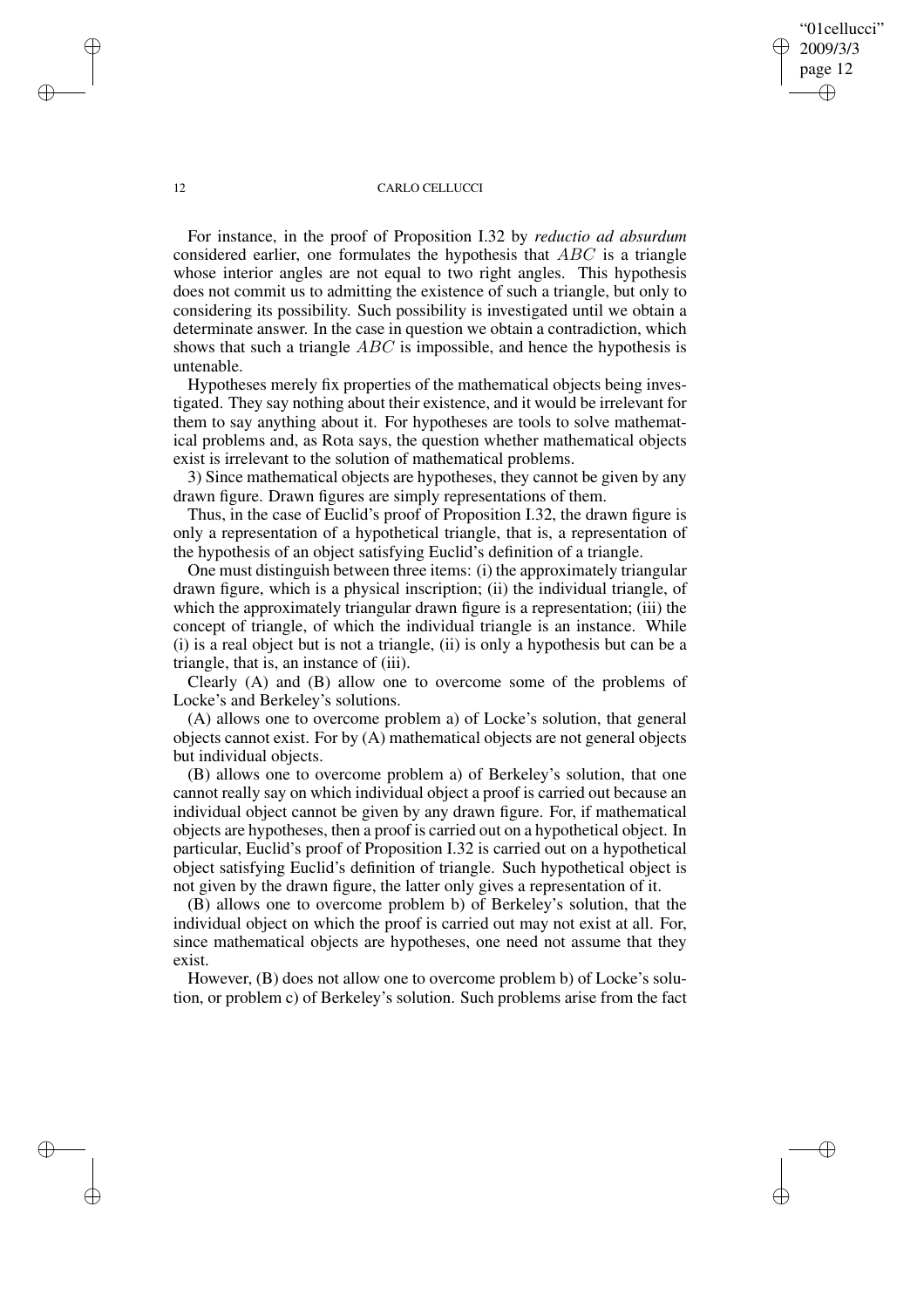that Locke's and Berkeley's solutions are based on abstraction. To overcome them one needs an additional condition, that is, (C).

### 7. *The Schematic Character of Proof*

✐

✐

✐

✐

Condition (C) allows one to overcome problem b) of Locke's solution and problem c) of Berkeley's solution. For by (C), if in Euclid's proof of Proposition I.32 we replace  $ABC$  by another individual triangle  $DEF$ , we will obtain a proof which establishes the result for DEF.

Generally if, in a derivation of the premiss  $A(a)$  of universal generalization, we replace  $\alpha$  throughout by any  $\delta$  not occurring in the derivation, we will obtain a derivation of  $A(b)$  from the same hypotheses.

By (C) proofs are repeatable, replacing an individual object by another individual object throughout, without structural changes in the proof. The repeatability of the proof provides a basis for asserting the generalizability of the result. Thus, in the universal generalization problem, what is primary is the repeatability of the proof rather than the generalizability of the result. The latter is simply a corollary of repeatability. In that sense, the generalizability of the result is a property of proof rather than a property of the result.

The schematic character of proof corresponds to what Alexander of Aphrodisias states about syllogistic figures.

Alexander says that syllogistic figures [*skhemata*] are "like a sort of common matrix: by fitting matter into them, it is possible to mould the same form in different sorts of matter" (Alexander of Aphrodisias 1991, 48, 6.16–18).

Similarly, we can say that proofs are like a sort of common matrix: by fitting matter into them, it is possible to mould the same form in different sorts of matter.

Fitting matter into a proof means replacing an individual object occurring in it by another one. That, fitting matter into proofs, it is possible to mould the same form in different sorts of matter, means that, replacing an individual object throughout by an individual object of the same kind not occurring in the proof, we will obtain a proof from the same hypotheses.

## 8. *An Alternative Formulation of Universal Generalization*

The solution of the universal generalization problem based on  $(A)$ – $(C)$  suggests an alternative formulation of universal generalization.

In this alternative formulation,  $a$  is such that if, in the derivation of the premiss  $A(a)$ , we replace a throughout by another b not occurring in the derivation, we obtain a derivation of  $A(b)$  from the same hypotheses.

"01cellucci" 2009/3/3 page 13

✐

✐

✐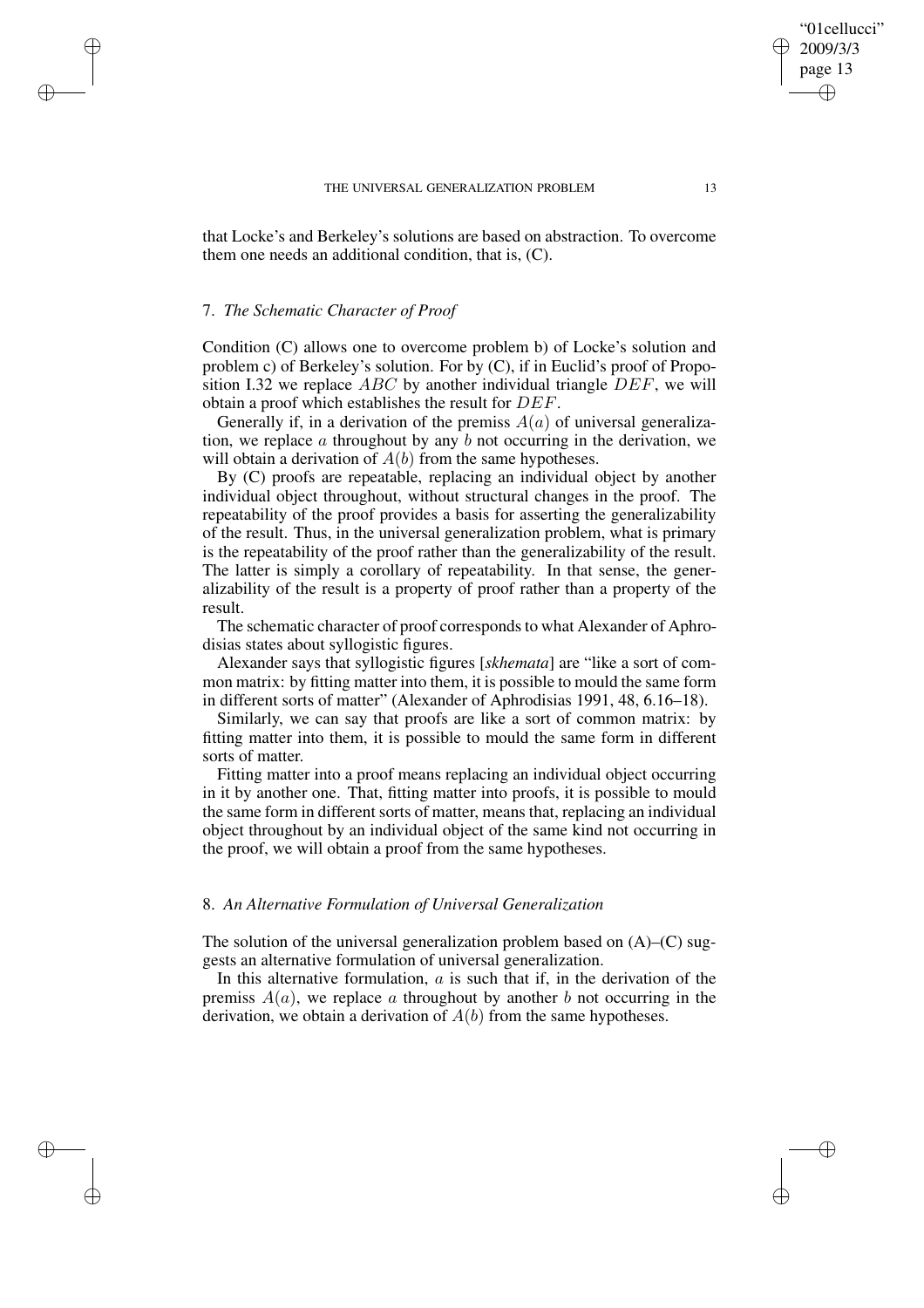✐

✐

#### 14 CARLO CELLUCCI

Let  $(UG_2)$  be the version of universal generalization where a is meant in this way. In terms of  $(UG_2)$ , universal generalization is based on the fact that the derivation is repeatable. By its repeatability, what is proved to hold for  $a$ will hold for any other *b*.

What relation is there between  $(UG_2)$  and Gentzen's version  $(UG_1)$ ? They are extensionally equivalent, in the sense that they yield the same set of proofs.

 $(UG_2) \Rightarrow (UG_1)$ . Let a derivation of the premiss  $A(a)$  of  $(UG_1)$  be given such that  $A(a)$  does not depend on any hypothesis in which a occurs. Replacing  $\alpha$  throughout the derivation by another  $\delta$  not occurring in it, we obtain a derivation of  $A(b)$  from the same hypotheses. Then by  $(UG_2)$  we obtain  $\forall x A(x)$ , the conclusion of (UG<sub>1</sub>), as required.

 $(UG_1) \Rightarrow (UG_2)$ . Let a derivation of the premiss  $A(a)$  of  $(UG_2)$  be given such that, replacing  $\alpha$  throughout the derivation by another  $\delta$  not occurring in it, we obtain a derivation of  $A(b)$  from the same hypotheses. This implies that  $A(b)$  does not depend on any hypothesis in which b occurs. Then by (UG<sub>1</sub>) we obtain  $\forall x A(x)$ , the conclusion of (UG<sub>2</sub>), as required.

However, although  $(UG_2)$  and  $(UG_1)$  are extensionally equivalent, they are not intensionally equivalent, for they refer to different properties of the derivation of  $A(a)$ . (UG<sub>1</sub>) refers to the fact that a does not occur in any assumption upon which the premiss  $A(a)$  depends. (UG<sub>2</sub>) refers to the fact that replacing  $\alpha$  throughout the derivation by another  $\beta$  not occurring in it, we obtain a derivation of  $A(b)$  from the same hypotheses.

That  $(UG_2)$  and  $(UG_1)$  are not intensionally equivalent lays behind the fact that, while  $(UG_1)$  is objectionable because its justification depends on Gentzen's formal solution of the universal generalization problem, which is problematic,  $(UG_2)$  does not suffer such limitation, and hence is more satisfactory.

Indeed,  $(UG_1)$  assumes that the derivation of  $A(a)$  is carried out on an individual object  $a$ . But one cannot really say which individual object  $a$ actually is, and hence on which individual object the derivation is carried out. (UG<sub>2</sub>) allows to overcome this problem in terms of the fact that  $a$  is a hypothetical object.

Moreover,  $(UG_1)$  assumes that the derivation of  $A(a)$  is carried out abstracting from any special property of a, thus it depends on the notion of abstraction. But, as we have already seen, such notion is problematic.  $(UG_2)$ allows to overcome this problem in terms of fact that the derivation of  $A(a)$ is repeatable for any other b.

 $(UG<sub>2</sub>)$  might appear unusual or bizarre, but it is not really so. Actually,  $(UG<sub>2</sub>)$  is not entirely new.

For instance, Herbrand explains the (intuitionistic) meaning of universal quantification as follows: "When one says that an argument (or a theorem)

✐

✐

✐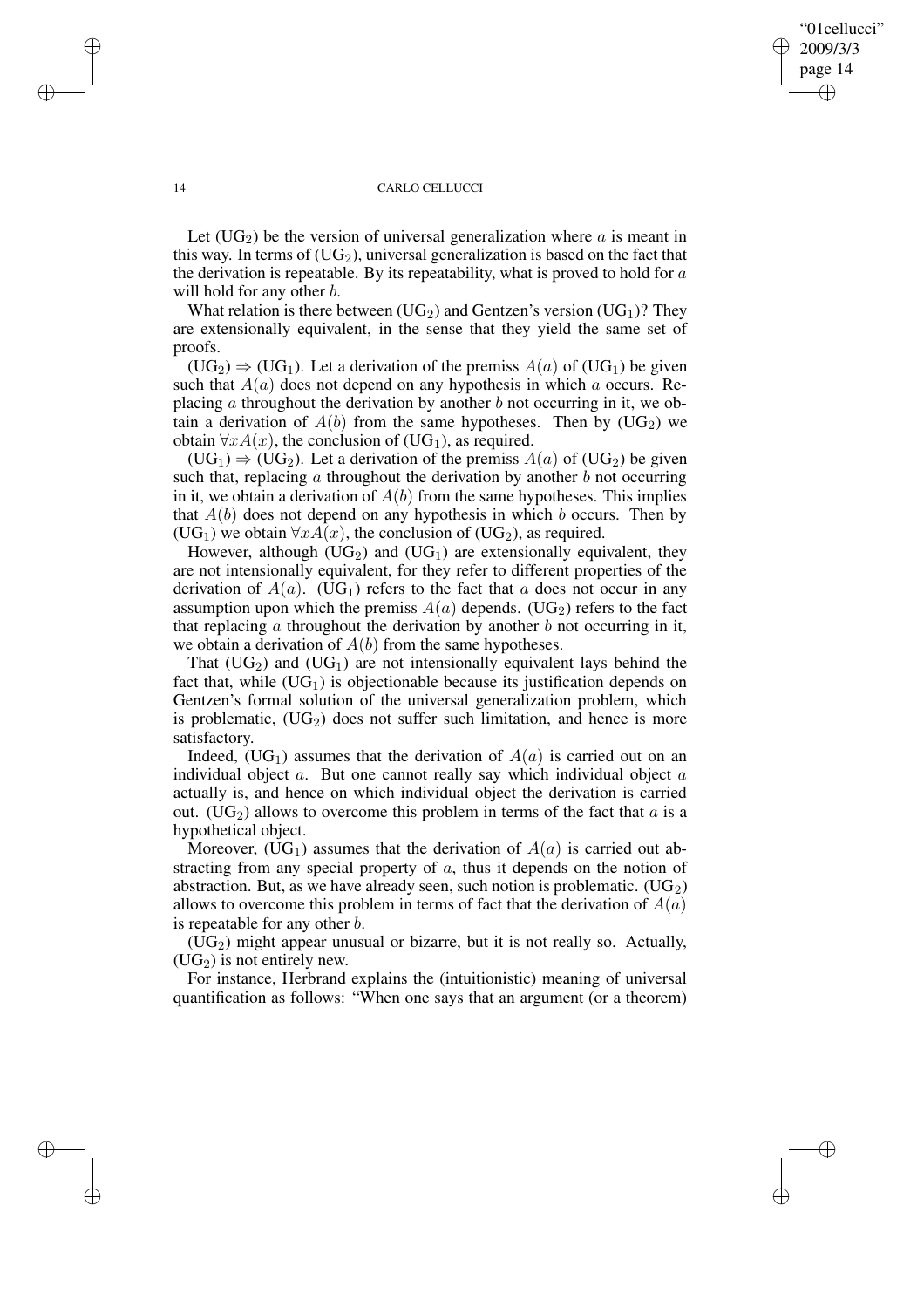is true for all these x, this means that, for each x taken in particular, it is possible to repeat the general argument in question, which must be considered to be merely the prototype of these particular arguments" (Herbrand 1968, p. 225, footnote 3).

Herbrand's 'prototype' corresponds to Alexander of Aphrodisias's 'common matrix'. To be a prototype suggests repeatability.

Moreover, Fitch shows that something like  $(UG_2)$  is a derived rule of his natural deduction system for classical logic. For he asserts that a "subordinate proof is general with respect to  $a$ " if that "subordinate proof would be equally valid if  $a$  were everywhere replaced throughout the subordinate proof by any other thing b" (Fitch 1952, pp. 129-130). Then Fitch's derived rule is:  $\forall x A(x)$  is "a consequence of a categorical subordinate proof"— that is, a subordinate proof with no hypothesis — "that is general with respect to a and has"  $A(a)$  "as an item" (ibid., p. 134; see also Fitch 1974, pp. 97–98).

# 9. *Generality in Greek Mathematics*

✐

✐

✐

✐

Is there any connection between the above solution of the universal generalization problem, based on  $(A)$ – $(C)$ , and the approach to the universal generalization problem in Greek mathematics?

Concerning the question "how can one move from an argument based upon a particular example to a general conclusion", Mueller says that he does not "believe that the Greeks ever answered this question satisfactorily" (Mueller 2006, p. 13). In his view, they insist that "it is only necessary to establish something particular to establish the *protasis*". That is, the general conclusion. Now, "of course, insisting that the particular argument is sufficient to establish the general *protasis* is not a justification, but it does amount to laying down a rule of mathematical proof: to prove a particular case is to count as proving a general proposition" (ibid.).

Now, perhaps the Greeks did not provide a satisfactory solution of the universal generalization problem, but it seems somewhat far-fetched to say that their mathematical practice depended on the rule: to prove a particular case is to count as proving a general proposition. The Greeks must have believed that their mathematical practice was a sound one, so their belief must be explained.

An explanation is provided by Netz, who states that "Greek generality derives from repeatability" (Netz 1999, p. 269). The "same proof must be repeatable for any other object" (ibid., p. 256). Thus "generalization may apply to the proof rather than directly to the result" (ibid., p. 246). The principle underlying Greek mathematical practice is: "Repeatability of proof rather than generalizability of result". Generalizability "is then a derivative of repeatability"(ibid.).

"01cellucci" 2009/3/3 page 15

✐

✐

✐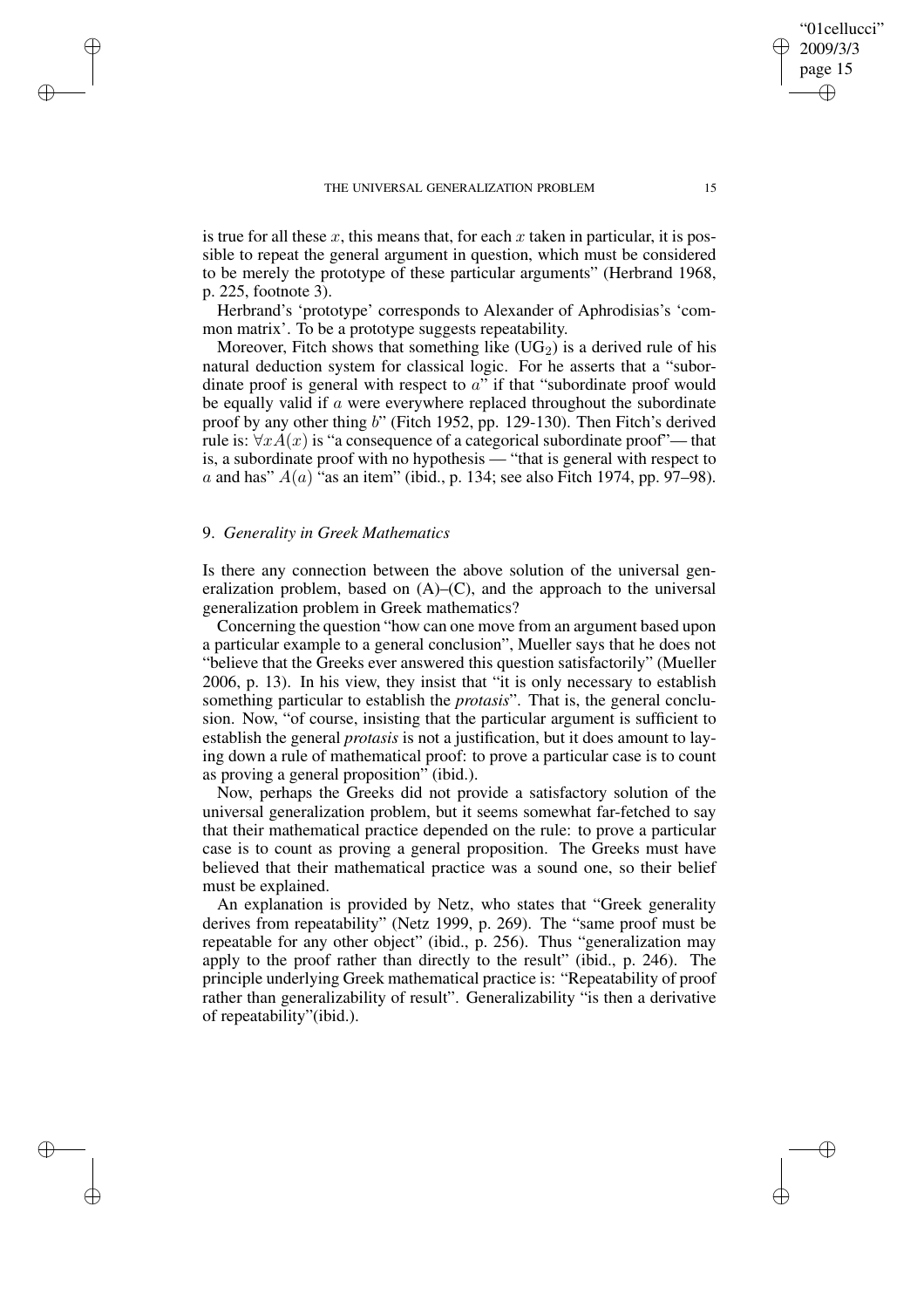## "01cellucci" 2009/3/3 page 16 ✐ ✐

✐

✐

#### 16 CARLO CELLUCCI

If Netz's interpretation is correct, then the above solution of the universal generalization problem based on (A)–(C) agrees with Greek mathematical practice. For (C) bases generality on the fact that the proof must be repeatable for any other thing in the domain.

Norman states that Netz's approach is "to try to justify the generalization in terms of an indefinitely long process of iteration or repetition", but "this is effectively an argument with an infinite premiss" (Norman 2006, pp. 109– 110). For it is of the form:



Such an argument "cannot be followed by finite minds" (ibid., p. 110). Therefore, according to Norman, an approach to generality in terms of repeatability is impossible.

But Norman seems to mix up repeatability and actual repetition. Netz's interpretation involves repeatability, not actual repetition. Therefore  $(UG_2)$ is a single premiss, not an infinite premiss rule.

# 10. *Proclus's Solution*

While perhaps, as Mueller states, the Greeks did not provide a satisfactory solution of the universal generalization problem, they did provide some solutions. Among them, Proclus's solution seems particularly interesting, for it suggests a connection between universal generalization and analogical inference.

According to Proclus, when geometers go from the particular conclusion to the general one, "they rightly do so because for the demonstration they use the set out figures not as these particular figures but as they are similar [*homoia*] to the others" (Proclus 1992, 207.13–16).

In Proclus's solution of the universal generalization problem one may distinguish three parts.

(i) The proof is carried out on an individual object, given by a particular figure.

(ii) In the proof we use a particular figure not as that particular figure but as it is similar to the others of the same kind.

(iii) Since in the proof we use a particular figure not asthat particular figure but as it is similar to the others of the same kind, what is established for that particular figure will apply to all other similar figures.

✐

✐

✐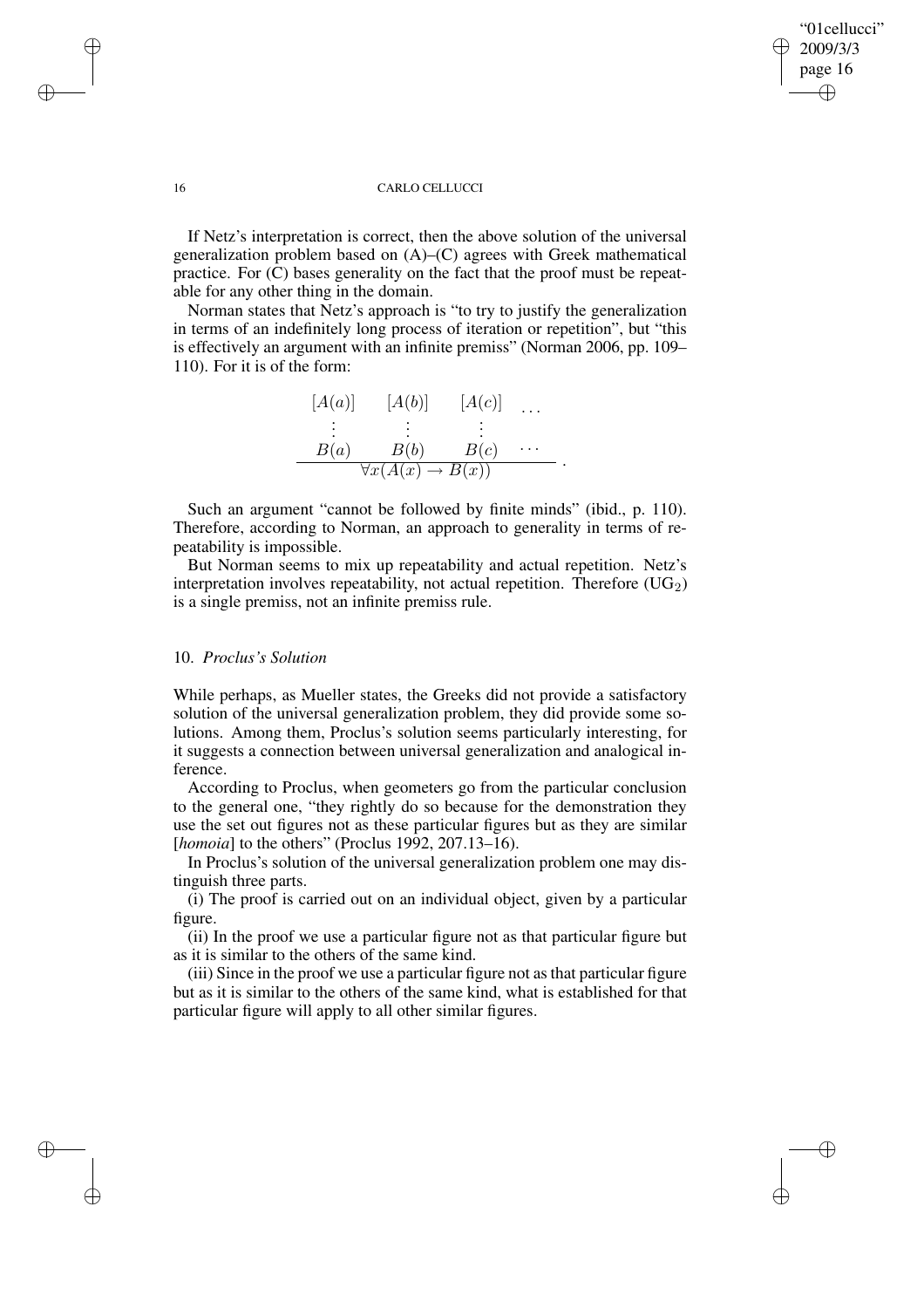Such solution seems to depend on an analogical inference because, from the fact that a property has been established for a particular figure, it infers that such property will apply to all other similar figures.

## 11. *Universal Generalization and Analogy*

✐

✐

✐

✐

One may wonder whether Proclus really meant to base his solution on an analogical inference, for he expresses himself somewhat ambiguously. Indeed, soon after the solution in terms of similarity, he suggests a solution which is essentially the same as Berkeley's solution. For he claims that, if the given angle is a right angle but we "make no use of its rightness and consider only its rectilinear character, the argument will apply equally to all rectilinear angles" (ibid., 207.22–25).

Anyhow, if Proclus really meant to base his solution on an analogical inference, then in his proof of Proposition I.32 Euclid concludes, from the fact that the individual triangle  $ABC$  has the desired property, that all triangles have it by an application of the analogy rule.

If  $a \approx b$  expresses 'a is similar to b', the analogy rule is:

$$
(An) \frac{a \approx b \quad A(a)}{A(b)}.
$$

Clearly (An) is a generalization of substitutivity of equality:

$$
(SE) \frac{a = b \quad A(a)}{A(b)}.
$$

However, while (SE) is a deductive rule, (An) is a non-deductive rule. To see this we must specify how 'a is similar to b' is to be interpreted. (On alternative interpretations, see Cellucci 2002, Ch. 31).

The interpretation we need here is: ' $a$  is similar to  $b'$  means ' $a$  and  $b$  agree on certain attributes  $B_1, ..., B_k$ . Thus  $a \approx b$  will stand for:

$$
B_1(a) \wedge \ldots \wedge B_k(a) \wedge B_1(b) \wedge \ldots \wedge B_k(b)
$$

In terms of this interpretation, (An) becomes the *analogy by agreement rule*:

$$
(\text{AnA}) \frac{B_1(a) \wedge \ldots \wedge B_k(a) \wedge B_1(b) \wedge \ldots \wedge B_k(b) \quad A(a)}{A(b)}.
$$

"01cellucci" 2009/3/3 page 17

✐

✐

✐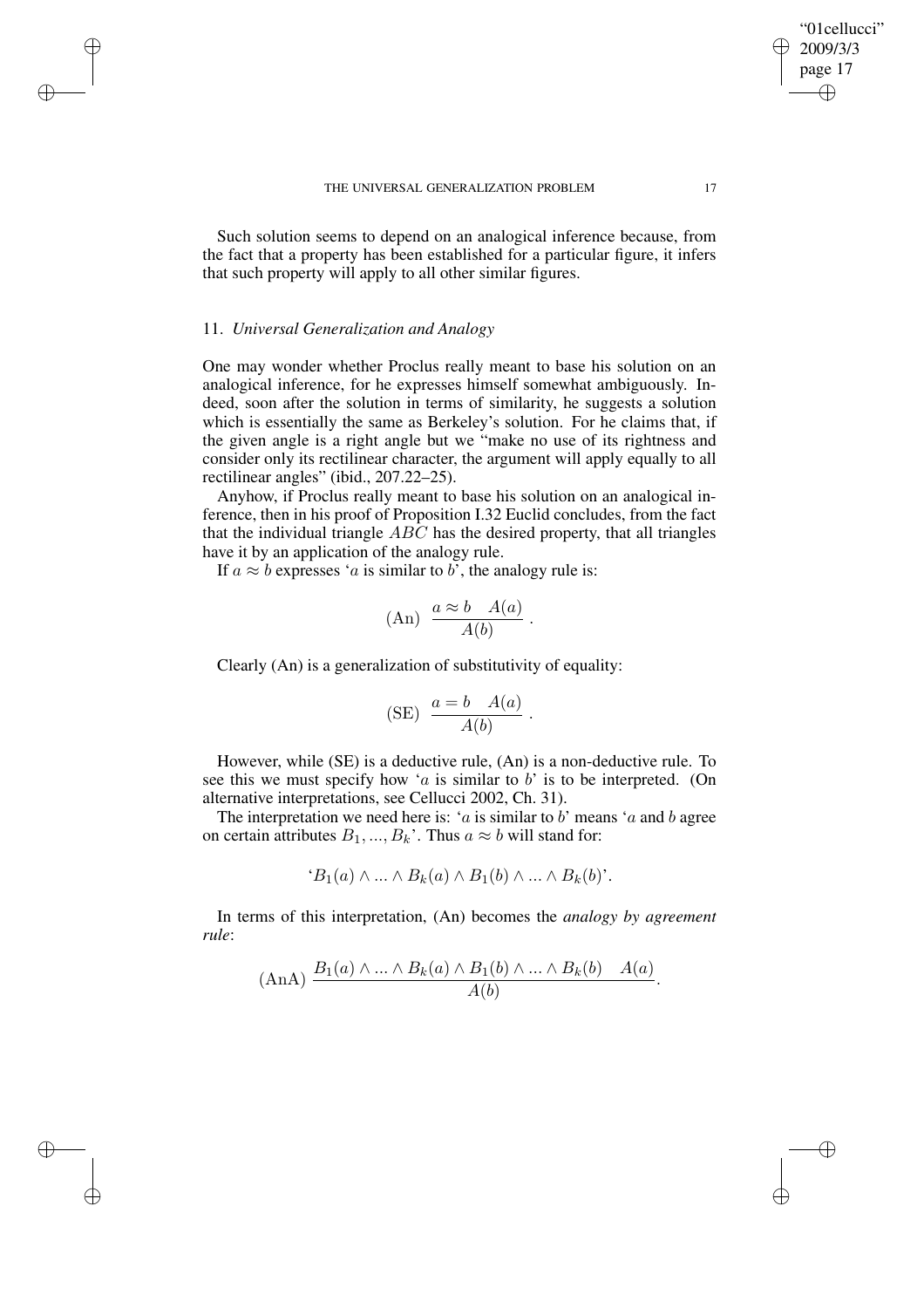✐

✐

#### 18 CARLO CELLUCCI

(AnA) is the form of the analogy rule considered by Kant. For Kant says that, "according to the inference by analogy, if two things agree under as many determinations as I have become acquainted with, then I infer that they agree also in the other determinations" (Kant 1992, p. 503).

Here we need only consider the special case of  $(AnA)$  when  $k = 1$ , that is:

$$
(\text{AnA}_1) \frac{B(a) \wedge B(b) \quad A(a)}{A(b)}.
$$

Clearly  $(AnA<sub>1</sub>)$  is a non-deductive rule, since the conclusion is not contained in the premisses. For instance, interpreting  $a$  as  $2$ ,  $b$  as  $3$ ,  $B$  as 'being an integer' and A as 'being even', the premisses are true while the conclusion is false.

However, in the special case when the premiss  $A(a)$  depends on the hypothesis  $B(a)$ , the analogy by agreement rule  $(AnA<sub>1</sub>)$  becomes a deductive rule. For, from the given derivations of the premisses of  $(AnA<sub>1</sub>)$ , we obtain a derivation of the conclusion in first order deductive logic, transforming the derivation:  $\epsilon = \sqrt{3}$ 

$$
(A n A1) \xrightarrow{B(a) \land B(b)} \xrightarrow{A(a)} (A n A1)
$$

into the derivation:

$$
\begin{array}{c}\n\vdots \\
B(a) \land B(b) \\
\hline\n[B(b)]\n\end{array}
$$
\n
$$
\vdots \\
A(b)
$$

Thus, in the special case when the premiss  $A(a)$  depends on the hypothesis  $B(a)$ , (AnA<sub>1</sub>) is a derived rule of first order deductive logic, and hence is a deductive rule. (The premiss  $A(a)$  may depend on other hypotheses as well, provided a does not occur in them).

In particular, in Euclid's proof of Proposition I.32,  $B$  is the property 'being a triangle' and A is the property 'having the interior angles equal to two right angles'. The proof of the fact that the interior angles of ABC are equal to two right angles depends only on the hypothesis that ABC is a triangle. Therefore the special case of  $(AnA<sub>1</sub>)$  by which, from the fact that  $ABC$  has

✐

✐

✐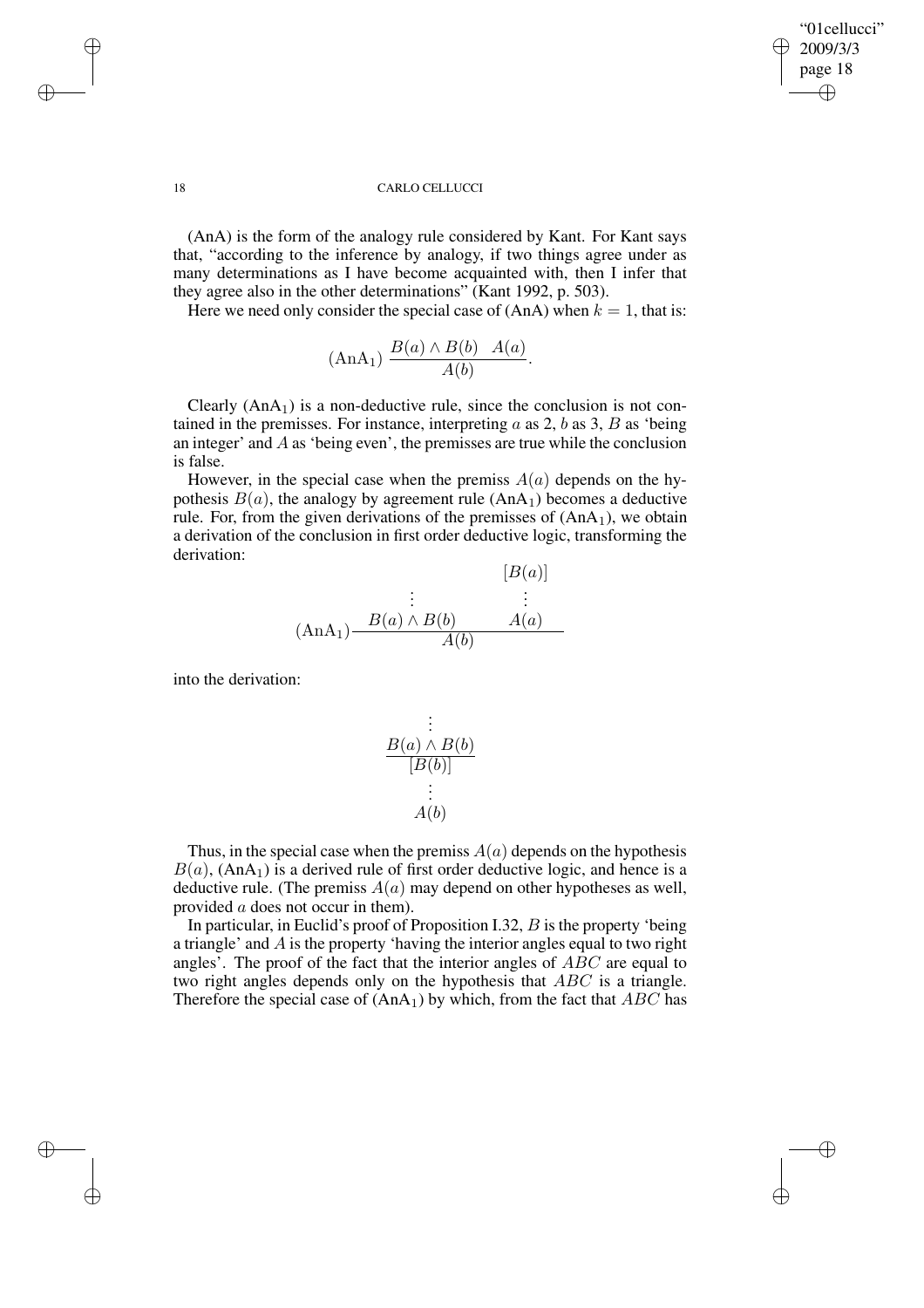✐

✐

✐

✐

the property  $A$ , we infer that all triangles will have the property  $A$ , is an inference in first order deductive logic.

This shows that, provided that Proclus really intended to base his solution of the universal generalization problem on an analogical inference, his solution is correct.

The correctness of Proclus's solution, however, depends on the above solution of the universal generalization problem based on (A)–(C). It depends on (A) and (B), for the objects on which proofs are carried out must be individual objects and must be hypotheses, otherwise one would run into the problems raised by Gentzen's solutions. It depends on (C), for it is only by the schematic character of proofs that, from the given derivation of  $A(a)$ from  $B(a)$ , we may obtain a derivation of  $A(b)$  from  $B(b)$ . Therefore Proclus's solution reduces to the above solution of the universal generalization problem based on  $(A)$ – $(C)$ .

# ACKNOWLEDGEMENTS

An earlier version of this paper was presented at the Colloquium Logicum 2006 in Bonn. Thanks to the audience for helpful remarks. I would also like to thank Riccardo Chiaradonna, Vincenzo De Risi, Reviel Netz and an anonymous referee for useful comments on earlier drafts of this paper.

> Dipartimento di Studi Filosofici ed Epistemologici Università di Roma La Sapienza Via Carlo Fea 2 Rome, 00161 Italy E-mail: carlo.cellucci@uniroma1.it

## **REFERENCES**

Alexander of Aphrodisias (1991). *On Aristotle Prior Analytics 1.1–7*, ed. J. Barnes et al. London, Duckworth.

Berkeley, G. (1948–57). *Works*, ed. A.A. Luce and T.E. Jessop. London, Thomas Nelson.

Beth, E.W. (1957). *La crise de la raison et la logique*. Paris, Gauthier-Villars. Cellucci, C. (2002). *Filosofia e matematica*. Rome, Laterza.

Cellucci, C. (2006). "The question Hume didn't ask: why should we accept deductive inferences?", in C. Cellucci & P. Pecere (eds.), *Demonstrative and non-demonstrative reasoning in mathematics and natural science*. Cassino, Edizioni dell'Università: 207–235.

"01cellucci" 2009/3/3 page 19

✐

✐

✐